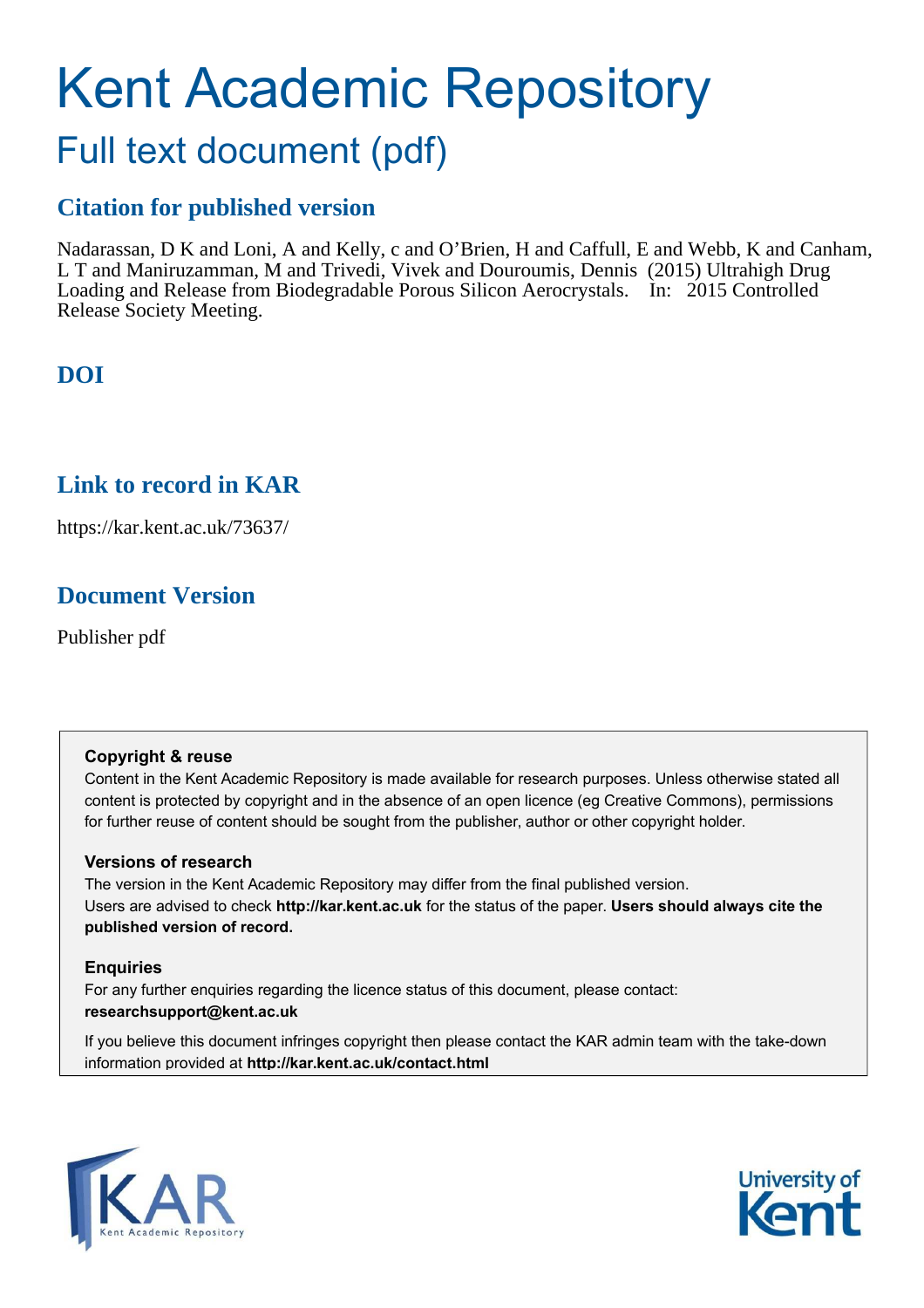#### **Ultrahigh Drug Loading and Release from Biodegradable Porous Silicon Aerocrystals**

D. K. Nadarassan<sup>1</sup>, A. Loni<sup>1</sup>, Q. Shabir<sup>1</sup>, C. Kelly<sup>1</sup>, H. O'Brien<sup>1</sup>, E. Caffull<sup>1</sup>, K. Webb<sup>1</sup>, L. T. Canham<sup>1</sup>, M. Maniruzamman<sup>2</sup>, V. Trivedi<sup>2</sup> and D. Douroumis<sup>2</sup>

> <sup>1</sup> pSiMedica Ltd, Great Malvern, Worcestershire, WR14 3SZ, UK; 2 University of Greenwich, Kent, ME4 4TB, UK dnadarassan@psivida.com

#### **ABSTRACT SUMMARY**

Biodegradable porous silicon (pSi) is under assessment for the controlled release of both proteins and poorly-soluble API formulations. Super-critical drying of ultrahigh porosity (90%) porous silicon is shown here to preserve much higher mesopore volumes (up to 4mL/g) and surface areas (up to  $600 \text{m}^2/\text{g}$ ) than achievable with standard air drying. The payloads and physical state of the model drug (S) (+) ibuprofen, as loaded within a super-critically dried porous silicon carrier matrix, were quantified and assessed using TGA, DSC, cross-sectional EDX, XRD, Raman mapping and FT-IR. In-vitro biodegradability was assessed using molybdenum blue assay and drug release using RP-HPLC. Entrapped drug payloads as high as 70%w/w have been achieved, substantially higher than values reported for other mesoporous materials. The entrapped (S) (+) ibuprofen showed faster release than bulk  $(S)$  (+) ibuprofen.

#### **INTRODUCTION**

It is estimated that 40% of new drug compounds may be regarded as poorly-soluble, with that percentage even higher for certain therapeutic classes<sup>1</sup>. Controlled release systems have gained increased recognition as an alternative way to deliver APIs falling under Class II of the classification system (low aqueous solubility or high intestinal permeability $)^2$ .

Non-polymeric biodegradable matrix systems have an advantage over reservoir systems in the avoidance of dose dumping of the API; moreover, polymeric encapsulants are not required to control the release of the active drug. One key function of any controlled drug delivery system should be the capability to carry a high payload of the API. A second is to control the release of the loaded API in a desired way by enhancing the dissolution behaviour. Several therapeutically active APIs have been loaded in mesoporous materials $3,4$ out of which Class II drugs have been studied most, mainly because their dissolution can be improved by mesoporous carriers. Payloads as high as 50% w/w have been reported for mesoporous carriers<sup>4</sup>. In this

study, we report the development of a novel supercritically dried form of biodegradable porous silicon, an 'aerocrystal' 5 . With high surface area and high pore volume, such an aerocrystal has the ability to carry high drug payloads whilst offering nanoentrapment of poorly-soluble drugs, such as  $(S)$   $(+)$ ibuprofen.

#### **EXPERIMENTAL METHODS**

Porous silicon layers were prepared on silicon wafers (p-type, 5-20 m $\Omega$ cm resistivity) by anodisation<sup>6</sup> and electrochemically detached from the substrate. Super-critical drying of the layers (using a Quorum Technologies Ltd K850 dryer) was carried out with carbon dioxide. After drying, the hydrophobic sample was rendered hydrophilic by thermal oxidation in a 1%  $O_2$  (in N<sub>2</sub>) gas mixture at  $600\textdegree$ C for 16hr. Pore characteristics of the resulting<br>aerocrystals were determined by gas aerocrystals adsorption/desorption analysis. Biodegradability was assessed in-vitro over 15 days under sink conditions with tris buffer, pH 7.4 and  $37^{\circ}$ C.

A melt loading technique was used for both flakes and powders. To the molten mass of  $(S)$   $(+)$ ibuprofen at  $80^{\circ}$ C, the aerocrystal was added under stirring to ensure a homogeneous mixture. The loaded co-formulation was then gently ground in a mortar and pestle to separate agglomerated particles. Studies were conducted on both hydrophobic asanodised aerocrystal flakes (TGA, DSC, EDX, MB assay) and hydrophilic aerocrystal powders (TGA, DSC, XRD, FTIR, Raman, HPLC).

#### **RESULTS AND DISCUSSION**

From the gas adsorption/desorption isotherms, the surface area, pore volume, and average pore diameter of the main sample used for release profiling were calculated to be, respectively: 587m<sup>2</sup> /g, 3.837mL/g and 26.1nm before oxidation and  $421m^2/g$ ,  $2.277mL/g$  and  $21.5nm$  after oxidation.

The total loading of  $(S)$  (+) ibuprofen in this sample was found to be 74.6% by TGA. DSC was used to distinguish between the melting endotherm